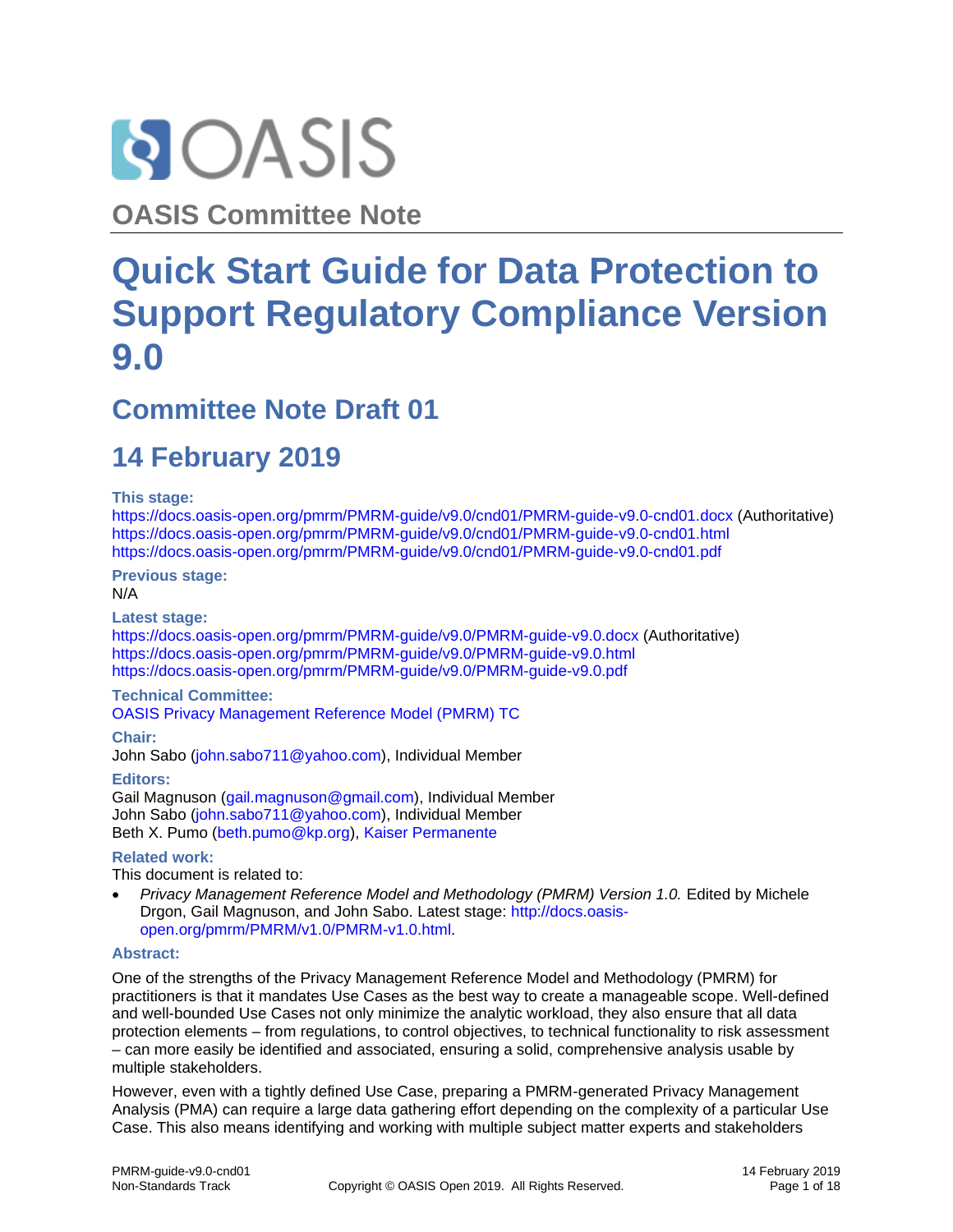within and outside your organization and collecting and cataloguing necessary information from them asynchronously and iteratively.

This Quick Start Guide is a tool to help practitioners get started. It can help organizations capture information to bootstrap the analysis of their applications against the data protection requirements and controls mandated by regulations such as the GDPR as well as their internal data protection policies, and provide a foundation for more detailed analysis.

#### **Status:**

This is a Non-Standards Track Work Product. The patent provisions of the OASIS IPR Policy do not apply.

This document was last revised or approved by the OASIS Privacy Management Reference Model (PMRM) TC on the above date. The level of approval is also listed above. Check the "Latest stage" location noted above for possible later revisions of this document. Any other numbered Versions and other technical work produced by the Technical Committee (TC) are listed at [https://www.oasis](https://www.oasis-open.org/committees/tc_home.php?wg_abbrev=pmrm#technical)[open.org/committees/tc\\_home.php?wg\\_abbrev=pmrm#technical.](https://www.oasis-open.org/committees/tc_home.php?wg_abbrev=pmrm#technical)

TC members should send comments on this document to the TC's email list. Others should send comments to the TC's public comment list, after subscribing to it by following the instructions at the ["Send](https://www.oasis-open.org/committees/comments/index.php?wg_abbrev=pmrm)  [A Comment"](https://www.oasis-open.org/committees/comments/index.php?wg_abbrev=pmrm) button on the TC's web page at [https://www.oasis-open.org/committees/pmrm/.](https://www.oasis-open.org/committees/pmrm/)

#### **Citation format:**

When referencing this document the following citation format should be used:

#### **[PMRM-Guide-v9.0]**

*Quick Start Guide for Data Protection to Support Regulatory Compliance Version 9.0*. Edited by Gail Magnuson, John Sabo, and Beth X. Pumo. 14 February 2019. OASIS Committee Note Draft 01. [https://docs.oasis-open.org/pmrm/PMRM-guide/v9.0/cnd01/PMRM-guide-v9.0-cnd01.html.](https://docs.oasis-open.org/pmrm/PMRM-guide/v9.0/cnd01/PMRM-guide-v9.0-cnd01.html) Latest stage: [https://docs.oasis-open.org/pmrm/PMRM-guide/v9.0/PMRM-guide-v9.0.html.](https://docs.oasis-open.org/pmrm/PMRM-guide/v9.0/PMRM-guide-v9.0.html)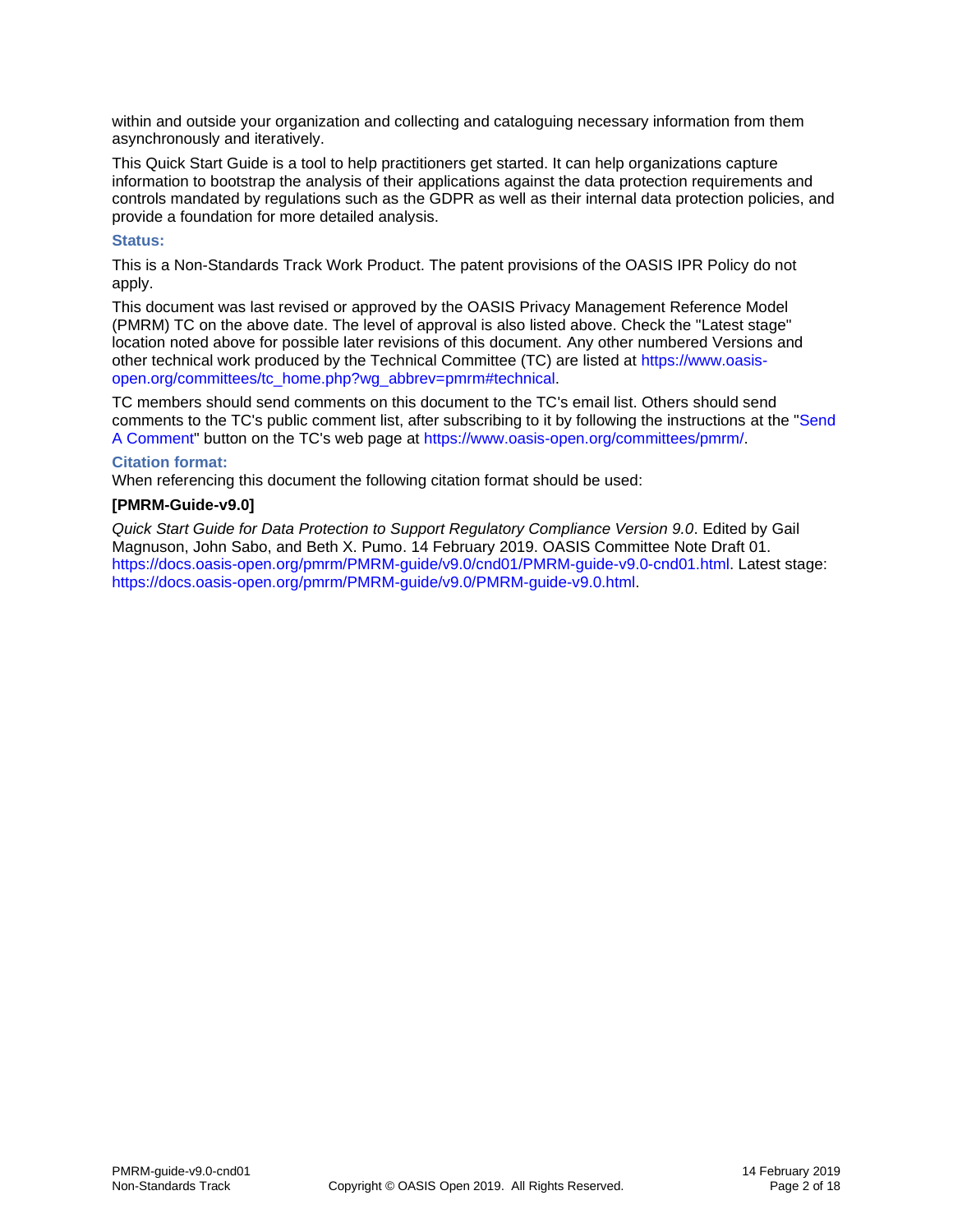## **Notices**

Copyright © OASIS Open 2019. All Rights Reserved.

All capitalized terms in the following text have the meanings assigned to them in the OASIS Intellectual Property Rights Policy (the "OASIS IPR Policy"). The full [Policy](https://www.oasis-open.org/policies-guidelines/ipr) may be found at the OASIS website.

This document and translations of it may be copied and furnished to others, and derivative works that comment on or otherwise explain it or assist in its implementation may be prepared, copied, published, and distributed, in whole or in part, without restriction of any kind, provided that the above copyright notice and this section are included on all such copies and derivative works. However, this document itself may not be modified in any way, including by removing the copyright notice or references to OASIS, except as needed for the purpose of developing any document or deliverable produced by an OASIS Technical Committee (in which case the rules applicable to copyrights, as set forth in the OASIS IPR Policy, must be followed) or as required to translate it into languages other than English.

The limited permissions granted above are perpetual and will not be revoked by OASIS or its successors or assigns.

This document and the information contained herein is provided on an "AS IS" basis and OASIS DISCLAIMS ALL WARRANTIES, EXPRESS OR IMPLIED, INCLUDING BUT NOT LIMITED TO ANY WARRANTY THAT THE USE OF THE INFORMATION HEREIN WILL NOT INFRINGE ANY OWNERSHIP RIGHTS OR ANY IMPLIED WARRANTIES OF MERCHANTABILITY OR FITNESS FOR A PARTICULAR PURPOSE.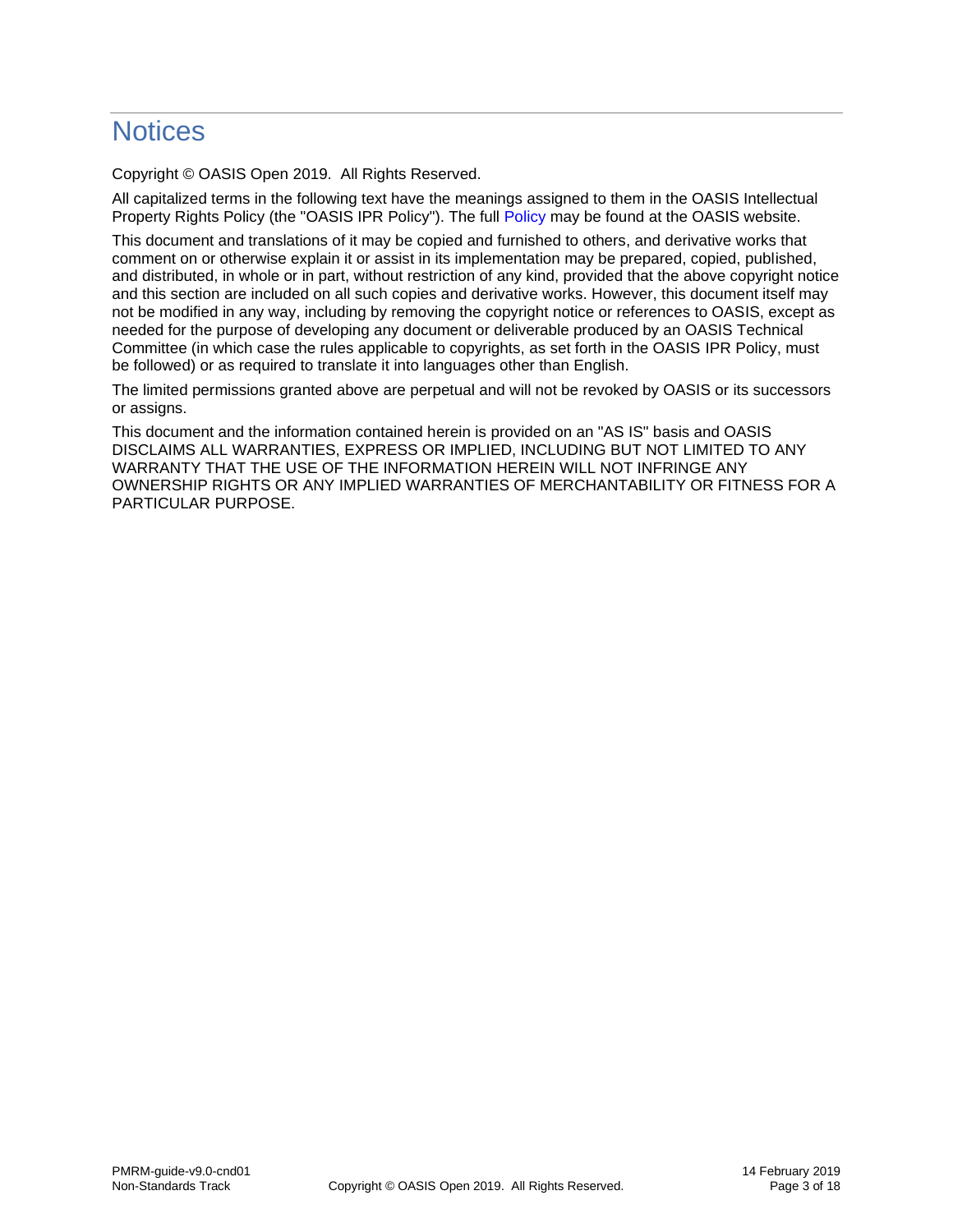# Table of Contents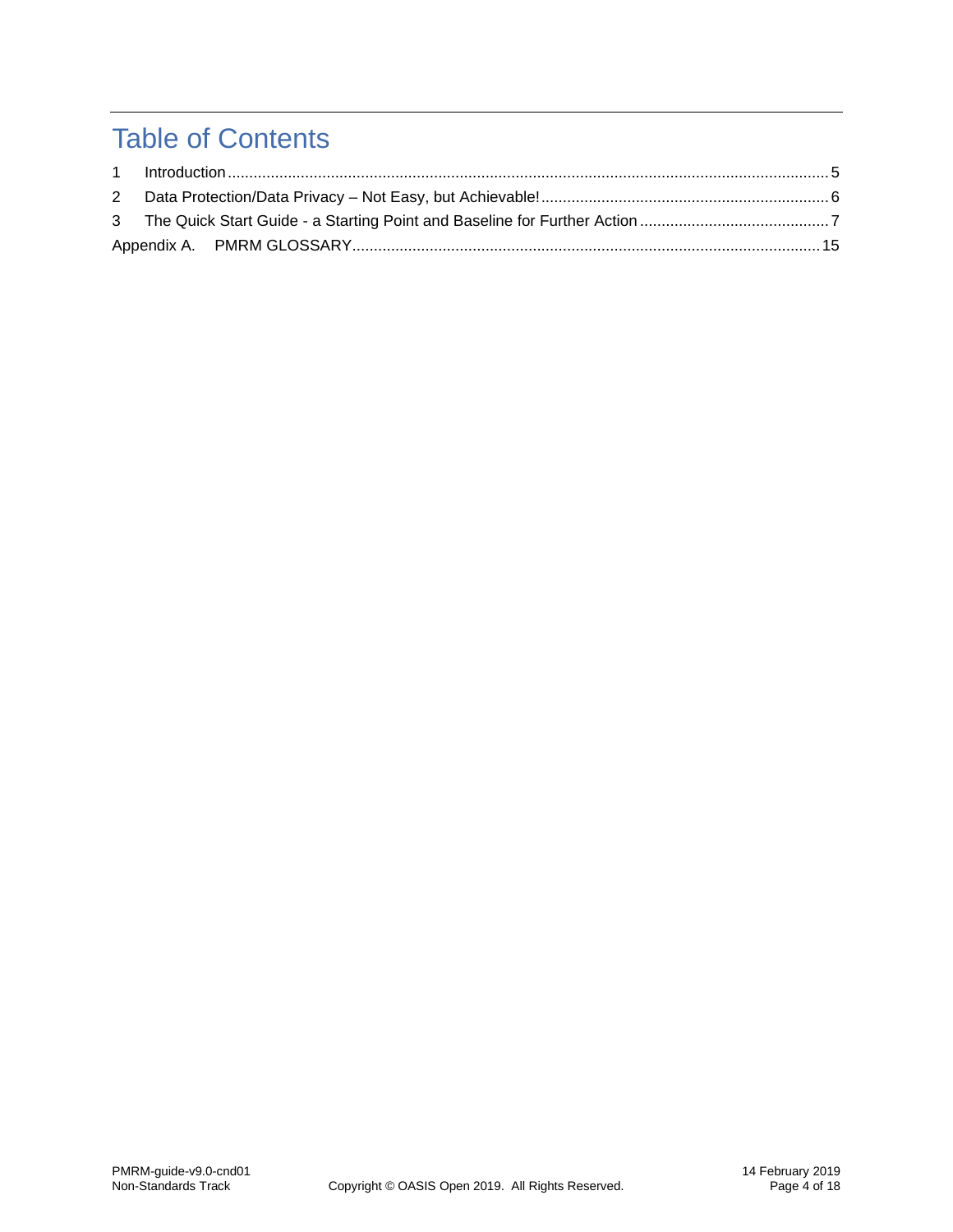### <span id="page-4-0"></span>1 Introduction

*A 19-Step Quick Start Guide* Based on the Privacy Management Reference Model and Methodology (PMRM) Version 1.0, Committee Specification 2.0

Understanding what privacy controls are required in applications and systems in order to comply with the EU General Data Protection Regulation (GDPR) and other data privacy laws…*and*…how do I engineer technical solutions to implement these controls -- is challenging. We often hear from practitioners: "Where do I begin?"

The PMRM can help – it is a comprehensive tool that identifies and integrates all the complex variables needed to design and engineer privacy-compliant applications and systems, and documents this in a Privacy Management Analysis (PMA) document. In this respect, the PMRM is a methodological tool that supports the privacy engineering discipline (see Appendix 2).

One of the strengths of the PMRM methodology for practitioners is that it mandates Use Cases as the best way to create a comprehensive yet manageable scope. Well-defined and well-bounded use-cases not only minimize the analytic workload, they also ensure that all data protection elements – from regulations, to control objectives, to technical functionality to risk assessment – can more easily be identified and associated, ensuring a solid, comprehensive analysis usable by multiple stakeholders.

However, even with a tightly bounded Use Case, preparing a PMRM-generated PMA can require a large data gathering effort depending on the complexity of a particular Use Case. This also means identifying and working with multiple subject matter experts and stakeholders within and outside your organization and collecting and cataloguing necessary information from them asynchronously and iteratively.

This *Quick Start Guide* is a tool to help practitioners get started. It can help organizations capture information to bootstrap the analysis of their applications against their internal data protection policies and the data protection requirements and controls mandated by regulations such as the GDPR. The *Quick Start Guide* can provide a foundation for more detailed analysis.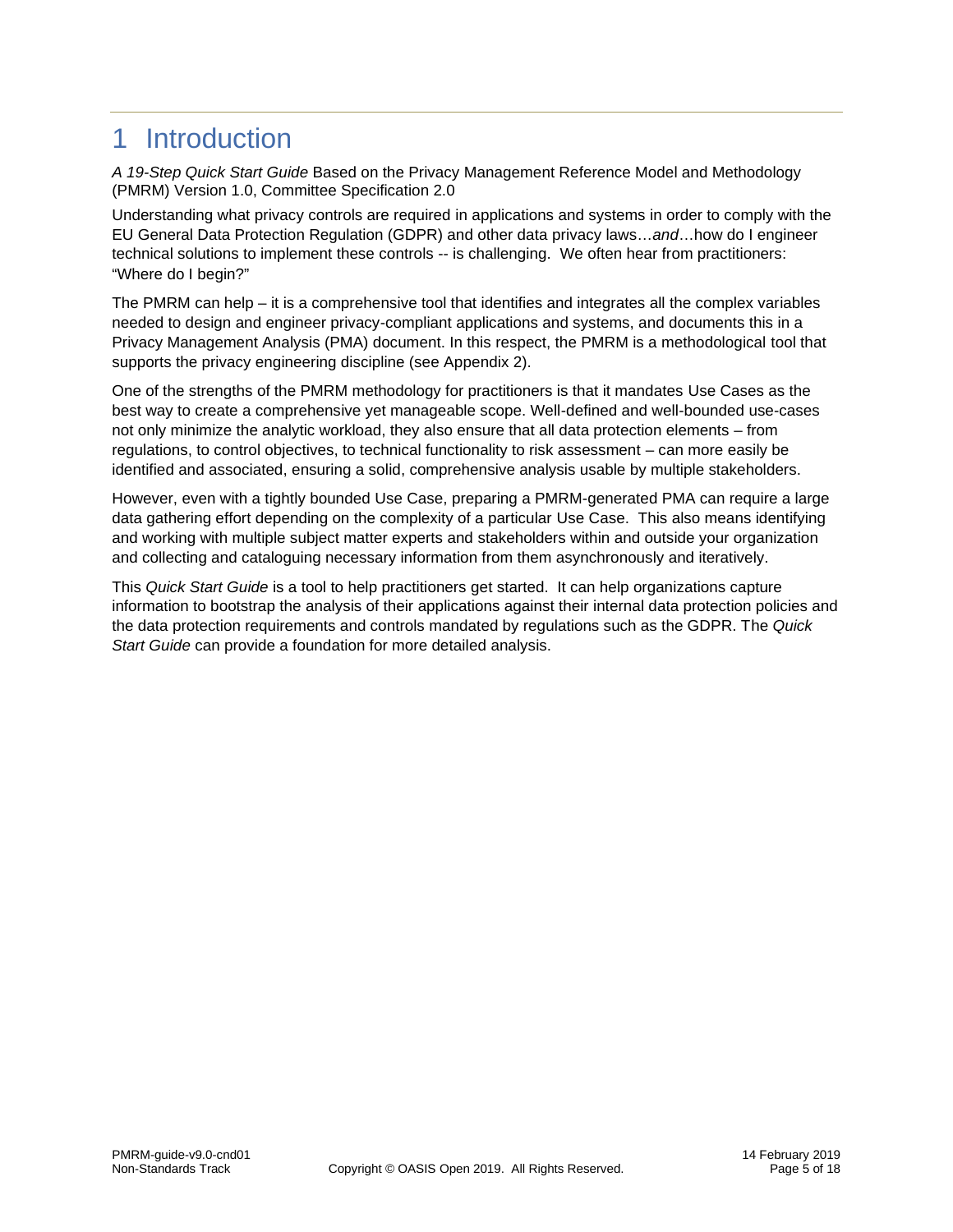# <span id="page-5-0"></span>2 Data Protection/Data Privacy – Not Easy, but Achievable!

Organizations need to understand their applications, systems and processes fully to ensure regulatory compliance while attaining their business objectives. Privacy/data protection by design in production systems requires addressing multiple factors: business and application objectives, regulatory and legal policy requirements, customer and client expectations, external service provider environments, system architectures, software, risk assessment and other factors. This is a complex field. Privacy officers, software engineers, business owners and other stakeholders *individually* do not have the knowledge base and experience necessary to produce a reliable and comprehensive analysis and roadmap to compliance.

Organizations differ in size, availability of in-house and consultant expertise, and privacy engineering maturity. As a result, discovering and documenting all of the elements needed to complete even a minimally adequate data protection solution may be daunting to the internal champions who would like to use a tool such as the PMRM methodology. To help address these challenges, the OASIS PMRM Technical Committee has prepared this PMRM Quick Start Guide ("Guide"). It is intended to provide an informal approach to help address the "where do I begin" and "how do I move forward" questions. The Guide is a set of 19 essential action steps derived from the PMRM's methodological tasks. From an initial data gathering study produced using this Guide, enough core information can be collected to help the organization identify the additional information and stakeholders needed to produce a more comprehensive and robust analytic study and to understand its risk management and compliance responsibilities.

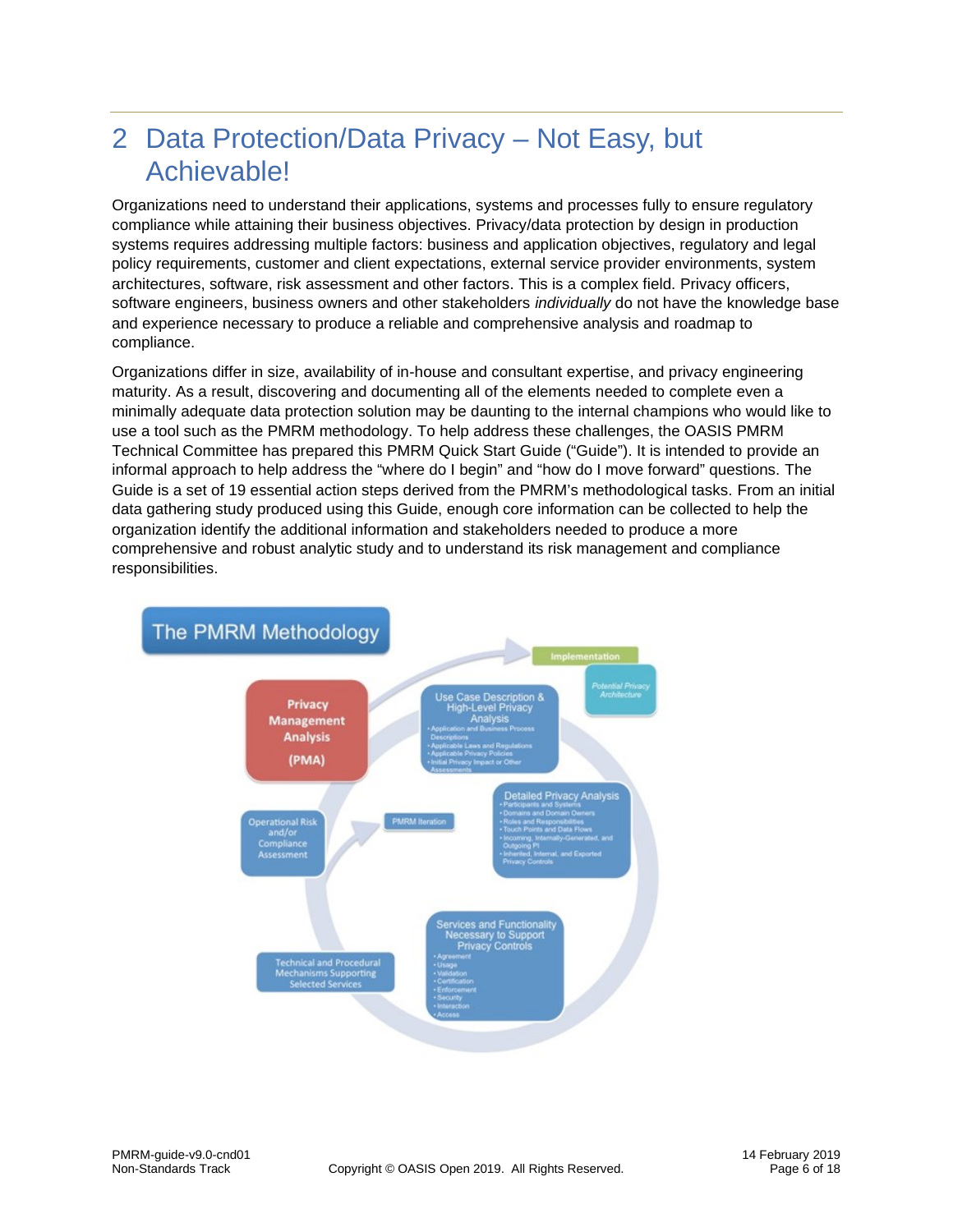# <span id="page-6-0"></span>3 The Quick Start Guide - a Starting Point and Baseline for Further Action

The Guide provides a starting point - a tool to define a Use Case and gather an essential set of information needed for more detailed analysis and action. It helps ease the challenge of using the PMRM methodology and undertaking a more robust PMRM-based PMA.

One additional point: using the Guide and the more detailed PMRM methodology supports risk analysis by providing a structured and re-usable knowledge base – what data protection controls are necessary to meet business objectives as well as regulatory expectations, how are the controls implemented, how do they interact with one another and other systems, and how must they change when the application and its interfaces with other applications and systems change.

#### **Recommendations for this quick start process are to:**

- Define a manageable Use Case
- Create an initial inventory of the internal and external stakeholders who have the knowledge, resources or expertise needed to address each step in the Guide
- Start with the quick start process steps you know the most about and then tackle the others
- Move quickly through each of these steps
- Establish short timelines for these steps in order to see results and create a foundation for iterative analysis
- Summarize the results of each step by grouping like items and as much detail as possible into higher-level sets or categories
- Create a uniform, structured template that captures the data you are collecting and that can be used by all stakeholders to add content to the data set
- Look backwards to previously completed steps and update them as needed.
- Keep a rolling list of questions, issues, potential controls, risks, and subject matter experts that will be needed further along in the analysis.
- Consider not only applications and systems, but also business processes and the end user experience
- Keep the findings summarized so that they remain easy to understand in order to reduce confusion and to enhance the usability of the analysis.
- Create matrices to make the documentation for each step easier to access and to correlate with other related steps
- Consider branching new, associated Use Cases to minimize complexity and maximize manageability of the current Use Case.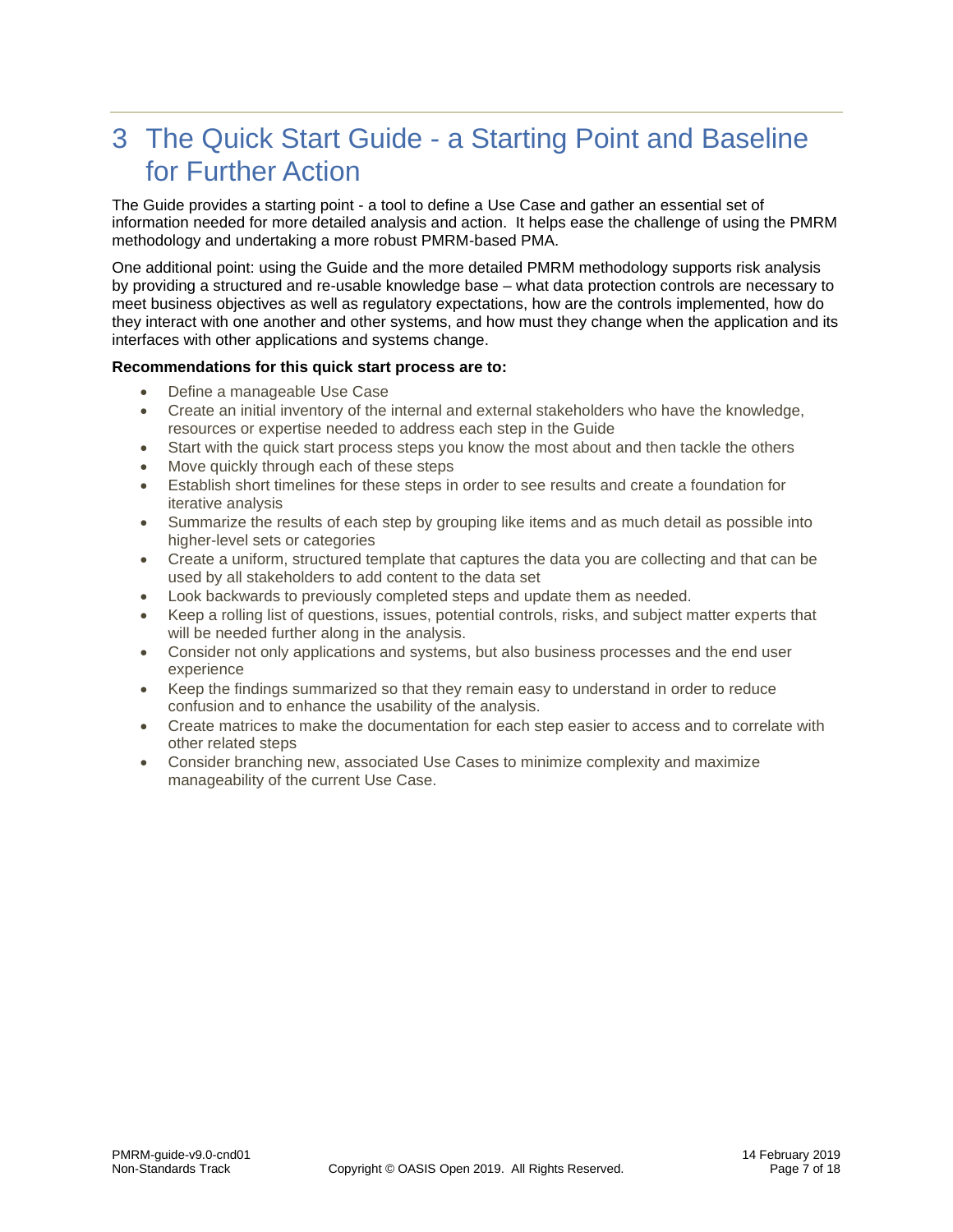### *PMRM PRIVACY MANAGEMENT ANALYSIS (PMA) QUICK START PROCESS STEPS*

| <b>Process Steps</b>                                                                                                                                                                                                                                                                                | <b>Action Items</b>                                                                                                                                                                                                                                                                                                                                                                                                                                                        |
|-----------------------------------------------------------------------------------------------------------------------------------------------------------------------------------------------------------------------------------------------------------------------------------------------------|----------------------------------------------------------------------------------------------------------------------------------------------------------------------------------------------------------------------------------------------------------------------------------------------------------------------------------------------------------------------------------------------------------------------------------------------------------------------------|
| Step 1: Define<br>your application<br>and its business<br>processes, and<br>describe a<br>manageable Use<br>Case - what is your<br><b>System or</b><br><b>Application</b><br>designed to do?<br>(PMRM Task #1)                                                                                      | Set tight boundaries around the Use Case<br>Additional Use Cases can be appended to expand<br>$\bullet$<br>if needed.<br>Begin at the core and expand as necessary to<br>include other applications or systems and<br>processes linked to your Use Case.                                                                                                                                                                                                                   |
| Step 2: Produce<br>an Initial Use Case<br>Inventory $-$ a set of<br>facts that you are<br>aware of from your<br><b>business</b><br>environment, your<br>technical systems,<br>and your policy<br>requirements that<br>likely will have an<br>impact on privacy<br>in the Use Case<br>(PMRM Task #2) | Complete this step at a high level to establish<br>important reference points for consideration as the<br>subsequent tasks are completed.<br>Update the inventory as new information becomes<br>$\bullet$<br>available.<br>Update the inventory information as additional<br>elements of the inventory are discovered.                                                                                                                                                     |
| Step 3: List the<br><b>Privacy Policy</b><br><b>Conformance</b><br>Criteria you are<br>aware of - internal<br>privacy and<br>security policies --<br>regulatory<br>mandates<br>applicable to the<br>Use Case --                                                                                     | Collect commitments and privacy controls already<br>made by your organization in the form of any<br>existing privacy and security policies and public<br>privacy statements.<br>Include any inherited privacy commitments and<br>$\bullet$<br>controls from other organizations and exported<br>privacy commitments and controls that you require<br>other organizations to implement.<br>Highlight the commitments and controls that seem<br>applicable to this Use Case. |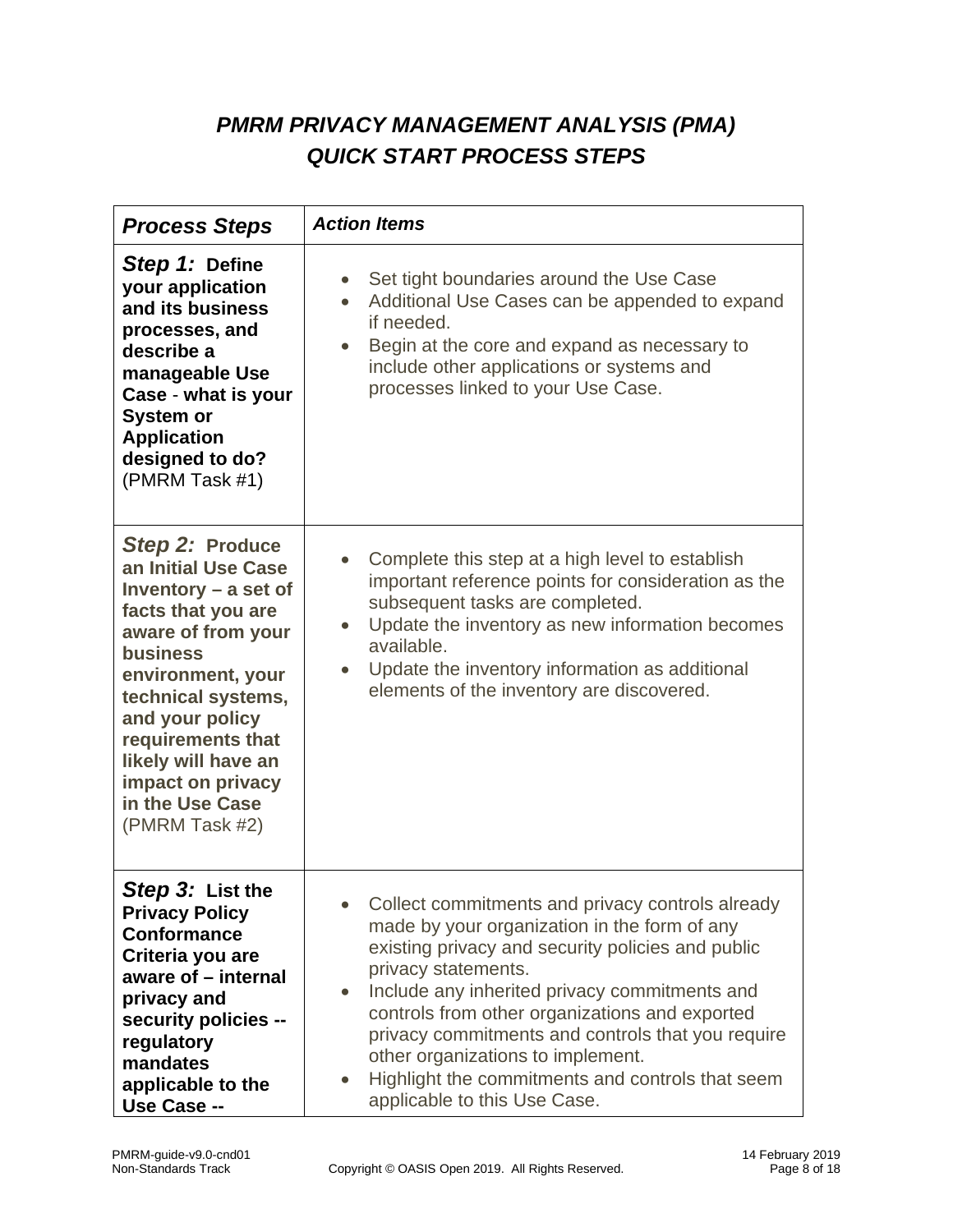| <b>Process Steps</b>                                                                                                                                              | <b>Action Items</b>                                                                                                                                                                                                                                                                                                                                                                                                                                                                                                                                                                                                                                                                                                                                                                                          |
|-------------------------------------------------------------------------------------------------------------------------------------------------------------------|--------------------------------------------------------------------------------------------------------------------------------------------------------------------------------------------------------------------------------------------------------------------------------------------------------------------------------------------------------------------------------------------------------------------------------------------------------------------------------------------------------------------------------------------------------------------------------------------------------------------------------------------------------------------------------------------------------------------------------------------------------------------------------------------------------------|
| existing privacy<br>statements -<br>existing controls<br>(PMRM Task; #3)                                                                                          | State whether your initial review indicates that this<br>$\bullet$<br>Use Case is/is not/or may be governed by the<br>GDPR and/or other laws and regulations.<br>If yes or may be, note the particular regulations and<br>$\bullet$<br>related references material. If no, state why not or<br>what you have done to find out.<br>Identify any known risks associated with these<br>$\bullet$<br>privacy controls (PMRM Task #19)                                                                                                                                                                                                                                                                                                                                                                            |
| Step 4: Document<br>previous relevant<br>studies or analysis,<br>if available. (PMRM<br>Task $#4)$                                                                | Collect and organize relevant previous Use Case<br>privacy management analyses<br>Collect and reference high level depictions of the<br>overall environment (ecosystem) the Use Case<br>may be a part of<br>Collect and organize previous studies or Data<br>$\bullet$<br><b>Protection/Data Privacy Impact Assessments</b><br>DPIA/PIAs that are relevant to the Use Case to<br>assist the completion of the previous and following<br>steps.<br>Add the findings of the previous studies DPIA/PIA<br>$\bullet$<br>to the relevant steps.                                                                                                                                                                                                                                                                   |
| Step 5: Identify<br>the Stakeholders -<br>organizations and<br>individuals -<br>whose expertise is<br>needed for the<br><b>Privacy Analysis</b><br>(PMRM Task #5) | Identify any stakeholder associated with the Use<br>Case who is responsible for managing, creating<br>policy, collecting, storing, using, sharing,<br>transmitting, transferring across-borders, retaining<br>or disposing of personal data.<br>Keep the Core Use Case stakeholder inventory<br>tight initially to reduce complexity.<br>Organize the stakeholder list, using categories<br>$\bullet$<br>such as privacy officer, privacy consultant, security<br>consultant, software development team, cloud<br>provider, business owner, citizen/user, etc.<br>Prioritize the stakeholder list to help move the<br>analysis forward more quickly.<br>Note: Review the results of Steps #1-4 to confirm that<br>these first steps are accurate and complete and update<br>as needed with your Stakeholders |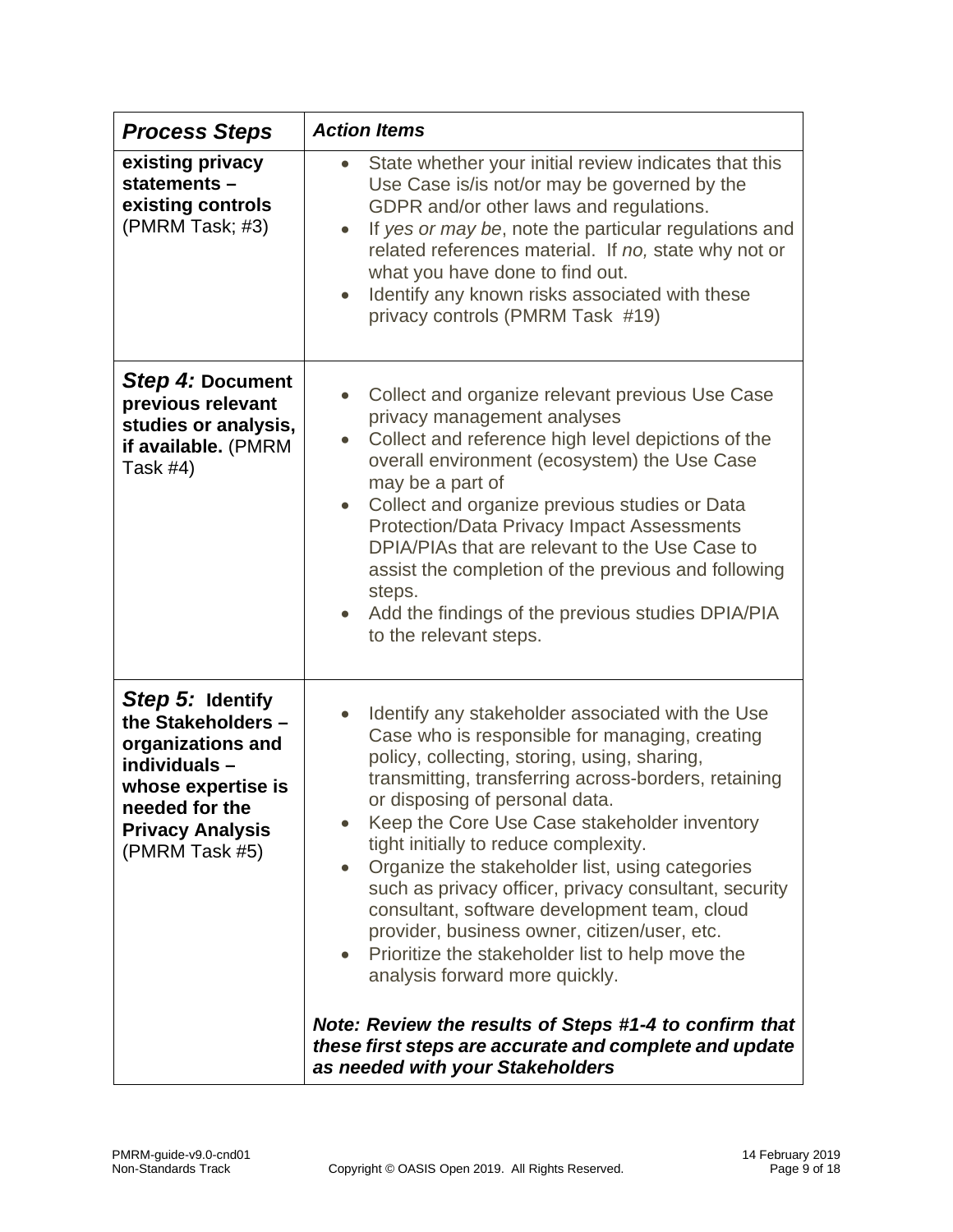| <b>Process Steps</b>                                                                                                                                                                                                                                                                                                                    | <b>Action Items</b>                                                                                                                                                                                                                                                                                                                                                                                                                                                                                                                                                                                                                                                                                                                                                                                                                          |
|-----------------------------------------------------------------------------------------------------------------------------------------------------------------------------------------------------------------------------------------------------------------------------------------------------------------------------------------|----------------------------------------------------------------------------------------------------------------------------------------------------------------------------------------------------------------------------------------------------------------------------------------------------------------------------------------------------------------------------------------------------------------------------------------------------------------------------------------------------------------------------------------------------------------------------------------------------------------------------------------------------------------------------------------------------------------------------------------------------------------------------------------------------------------------------------------------|
| Step 6: List the<br>Participants,<br><b>Business</b><br>Processes,<br><b>Applications and</b><br><b>Systems where</b><br>data is collected,<br>stored, used,<br>shared,<br>transmitted,<br>transferred across-<br>borders, retained<br>or disposed<br>(PMRM Task $#6$ )                                                                 | Make an initial list of the relevant participants in this<br>Use Case. Include customers, clients and<br>participants within core of the Use Case and<br>among the various third parties involved in the Use<br>Case<br>Make an initial list of the relevant business<br>processes and associated business entities and<br>systems contained in the Use Case.<br>Determine and annotate which internal systems or<br>$\bullet$<br>external third parties or cloud providers are integral<br>to the application of the Use Case.<br>Annotate the country locations of their business<br>$\bullet$<br>operations and systems/data bases.<br>Group each participant, business process, system<br>$\bullet$<br>or application into categories (for example group all<br>systems that provide back up and recovery<br>services for the Use Case). |
| Step 7: Annotate<br>the Business<br>Processes,<br><b>Applications and</b><br><b>Systems listed in</b><br><b>Task 6 where</b><br><b>Personal Data (PD)</b><br>is collected,<br>stored, used,<br>shared,<br>transmitted,<br>transferred across<br>borders, retained<br>or disposed,<br>including third<br>party systems<br>(PMRM Task #6) | Label data that you identify as PD.<br>Consult references to determine what constitutes<br>$\bullet$<br>PD under the GDPR and/or other regulations<br>relevant to the Use Case.<br>Group like PD into categories.<br>$\bullet$<br>Update as needed the previous steps as<br>$\bullet$<br>necessary, based on this additional information.                                                                                                                                                                                                                                                                                                                                                                                                                                                                                                    |
| Step 8: Identify<br><b>Domain and</b><br><b>Domain Owners</b><br>associated with the<br>Participants,<br><b>Business</b><br>Processes,                                                                                                                                                                                                  | Understand these definitions:<br>A Domain includes both physical areas<br>$\circ$<br>(such as a customer site or home, a<br>customer service center, a third party<br>service provider) and logical areas (such as<br>a wide-area network or cloud computing                                                                                                                                                                                                                                                                                                                                                                                                                                                                                                                                                                                 |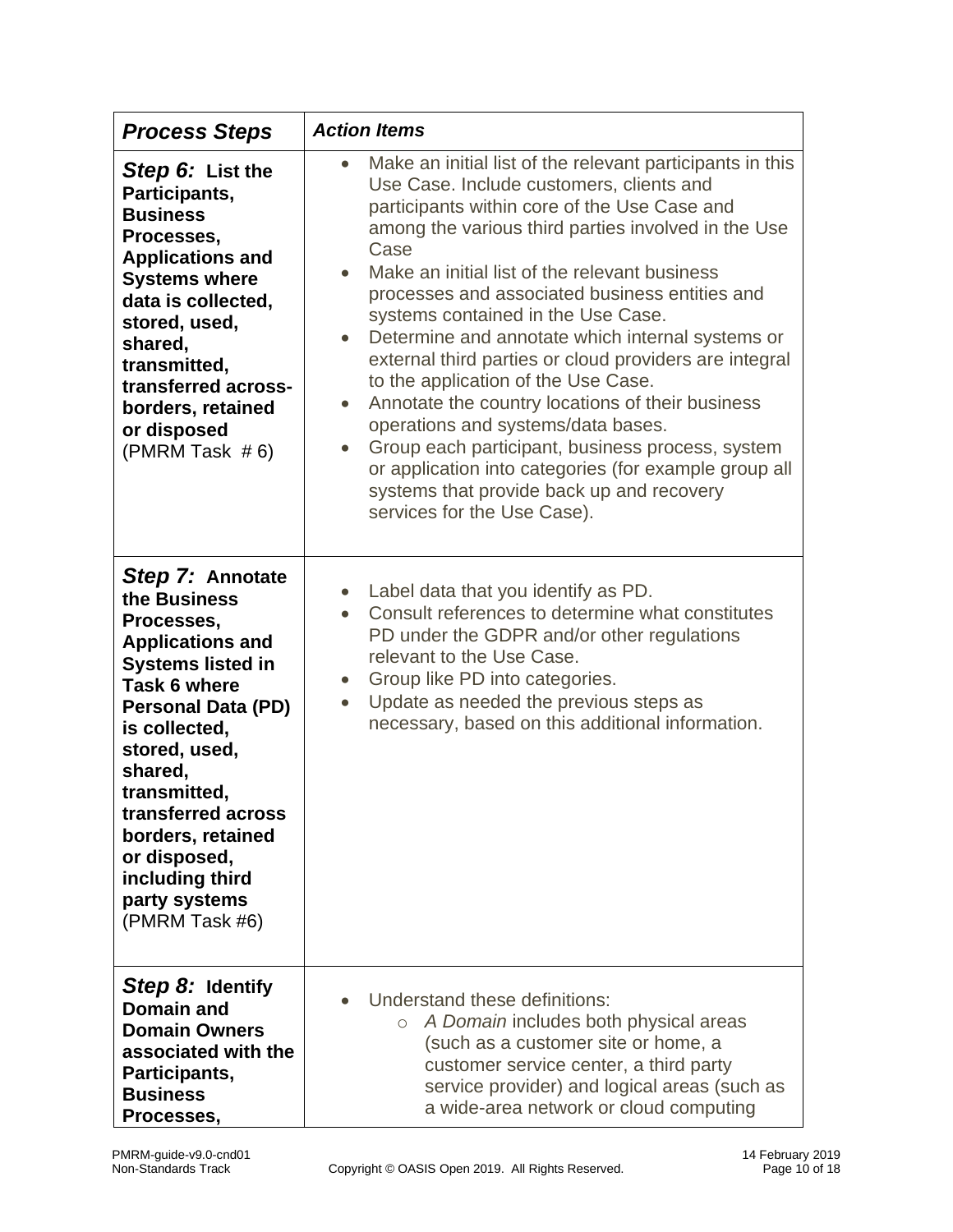| <b>Process Steps</b>                                                                                                                                                                                                  | <b>Action Items</b>                                                                                                                                                                                                                                                                                                                                                                                                                                                                                                                                                                                                                                                                                                                                                                                                                                                              |
|-----------------------------------------------------------------------------------------------------------------------------------------------------------------------------------------------------------------------|----------------------------------------------------------------------------------------------------------------------------------------------------------------------------------------------------------------------------------------------------------------------------------------------------------------------------------------------------------------------------------------------------------------------------------------------------------------------------------------------------------------------------------------------------------------------------------------------------------------------------------------------------------------------------------------------------------------------------------------------------------------------------------------------------------------------------------------------------------------------------------|
| <b>Applications and</b><br><b>Systems identified</b><br>in Steps 6 and 7,<br>above, together<br>with their<br>respective owners<br>(PMRM Task #7)                                                                     | environment) that are subject to the control<br>of a particular Domain owner.<br>A Domain Owner is the stakeholder<br>$\bigcirc$<br>responsible for ensuring that Privacy<br>Controls are implemented in within a given<br>Domain.<br>List the Domains and associated Domain Owners<br>that support the collection, storage, usage, sharing,<br>transmitting, transferring across borders, retention<br>and disposition of the PD included in the Use Case<br>under Step 7. Often the identification of the<br>Domains will require revising the previous steps as<br>this step will often broaden the definition of the Use<br>Case.<br>Include all Domains that provide PD to the Use<br>Case, participate in the Use Case or are recipients<br>of the PD from the Use Case<br>Identify the country location of these domains.<br>Group this information into like categories. |
| Step 9: Identify<br>relevant Roles and<br><b>Responsibilities for</b><br>each Domain-<br>(PMRM Task #8)                                                                                                               | List the key managers/contacts for a Domain - the<br>individual or team responsible for the business<br>processes, applications and systems interfacing<br>with your Use Case and ensuring data protection is<br>properly managed.<br>Label the key contacts characterizing their<br>responsibilities.                                                                                                                                                                                                                                                                                                                                                                                                                                                                                                                                                                           |
| Step 10: Identify<br><b>Touch Points -</b><br><b>Identify the</b><br><b>Business</b><br><b>Processes and</b><br><b>Application/System</b><br><b>Touch Points</b><br>through which the<br>data flows (PMRM<br>Task #9) | • List the connection points such as sub-systems in<br>your Use Case and the Domains.<br>Touch Points are the intersection of PD and<br>Privacy Controls. This is the place where the Roles<br>take responsibility for incoming PD and inherited<br>Privacy Controls for their operations and ensures<br>that the outgoing PD and exported Privacy Controls<br>are passed on.<br>Annotate the business processes, applications and<br>$\bullet$<br>systems.<br>Annotate the touch points that cross international<br>$\bullet$<br>borders.<br>Annotate the touch points that cross organizational<br>$\bullet$<br>boundaries.                                                                                                                                                                                                                                                    |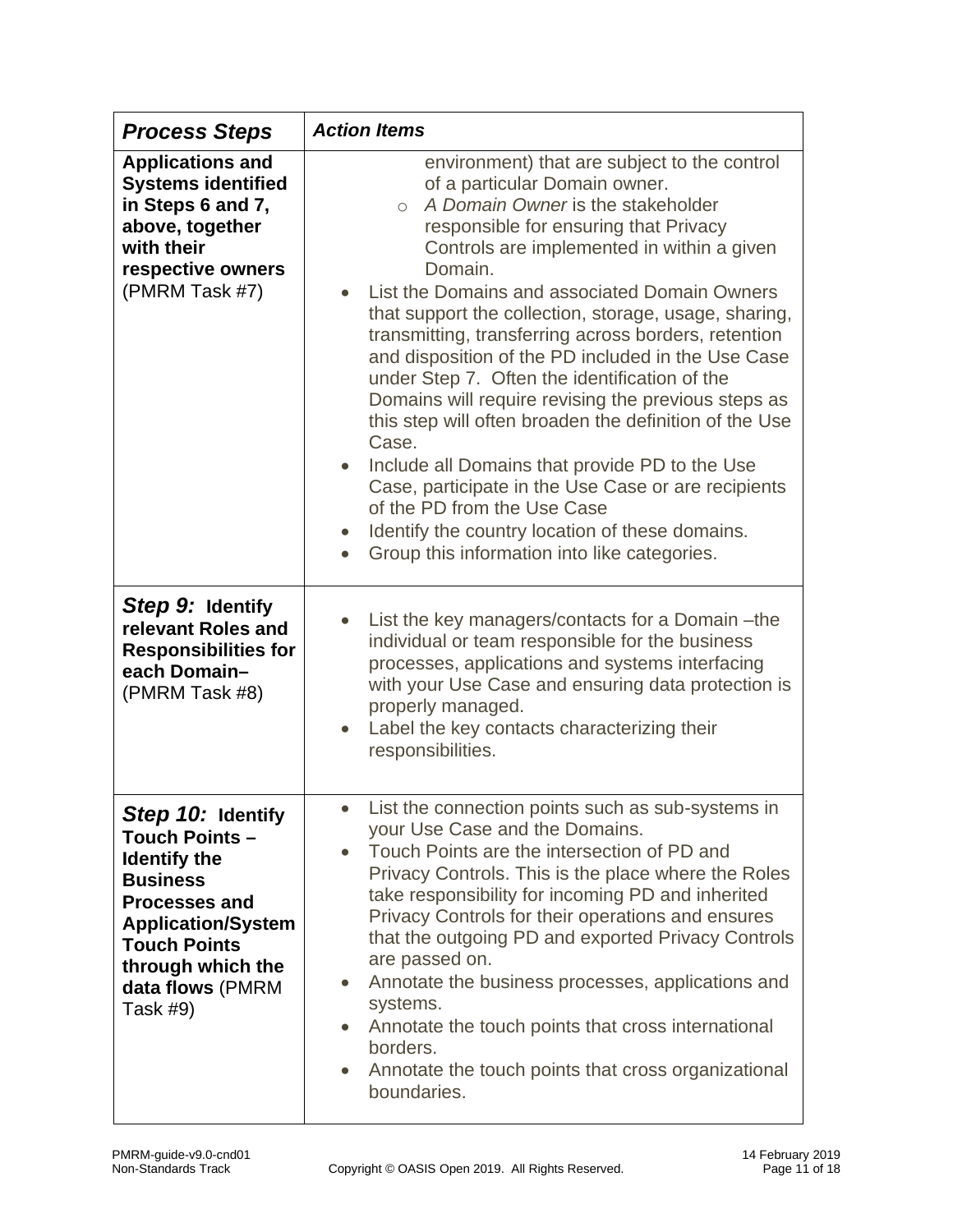| <b>Process Steps</b>                                                                                                                                                                   | <b>Action Items</b>                                                                                                                                                                                                                                                                                                                                                                                                                                                                                                                                                                                                                                                                                                                                                                                                                                                                                                                                                                                                                                                           |
|----------------------------------------------------------------------------------------------------------------------------------------------------------------------------------------|-------------------------------------------------------------------------------------------------------------------------------------------------------------------------------------------------------------------------------------------------------------------------------------------------------------------------------------------------------------------------------------------------------------------------------------------------------------------------------------------------------------------------------------------------------------------------------------------------------------------------------------------------------------------------------------------------------------------------------------------------------------------------------------------------------------------------------------------------------------------------------------------------------------------------------------------------------------------------------------------------------------------------------------------------------------------------------|
| Step 11: Identify<br>Data Flows -<br><b>Identify the data</b><br>flows carrying PD<br>among Domains<br>within the Use<br>Case (PMRM Task<br>#10)                                       | List the sets or categories of data which flow within<br>the Use Case from Domain to Domain, Sub<br>Domain to Sub Domain overseen by Roles and<br>which can be characterized as PD.<br>Ensure that the various Domains and Sub Domains<br>are identified as part of various organizational<br>entities, including Sub Domains within an<br>organizational entity and Domains that include all<br>entities involved in the Use Case (the user, the<br>third parties, et.al.)                                                                                                                                                                                                                                                                                                                                                                                                                                                                                                                                                                                                   |
| Step 12: What<br><b>Personal Data (PD)</b><br>will be collected -<br>$used -$<br>communicated -<br>stored - disposed<br>of by the<br>application or<br>system? (PMRM<br>Tasks # 11-13) | Use the definition of PD that defined in the GDPR<br>or whatever regulation primarily applies.<br>Learn what constitutes PD under the GDPR or<br>other applicable regulation. Expand on Task #2<br>Know what and where PD is collected, stored,<br>$\bullet$<br>used, shared, transmitted, transferred across-<br>borders, retained or disposed as part of the<br>application(s) and processes.<br>Categorize and group this PD – for example,<br>$\bullet$<br>individual PD (names, addresses, IP addresses,<br>other unique personal identifiers, location data)<br>financial PD, et.al. into like categories to simplify<br>the overall process. Often the treatment of a<br>category of PD is the same for each individual PD<br>data element.<br>Using the categories identified above, prepare<br>matrices that correlate the relationship between, for<br>example the PD used by within the Use Case<br>Business Processes, Applications. Systems,<br>Participants and Domains.<br>Use information from the previous steps for this<br>$\bullet$<br>consolidation step |
| Step 13: Identify<br>where the PD<br>comes from and<br>where it is<br>communicated<br>(PMRM Tasks $# 11$ -<br>13)                                                                      | Identify Incoming PD - PD flowing into the Business<br>Process, Application, System or Domain.<br>Identify Internally Generated PD - PD created<br>within the Business Process, Application, System<br>or Domain itself.<br>Identify Outgoing PD - PD flowing from one<br>$\bullet$<br>Business Process, Application, System or Domain                                                                                                                                                                                                                                                                                                                                                                                                                                                                                                                                                                                                                                                                                                                                        |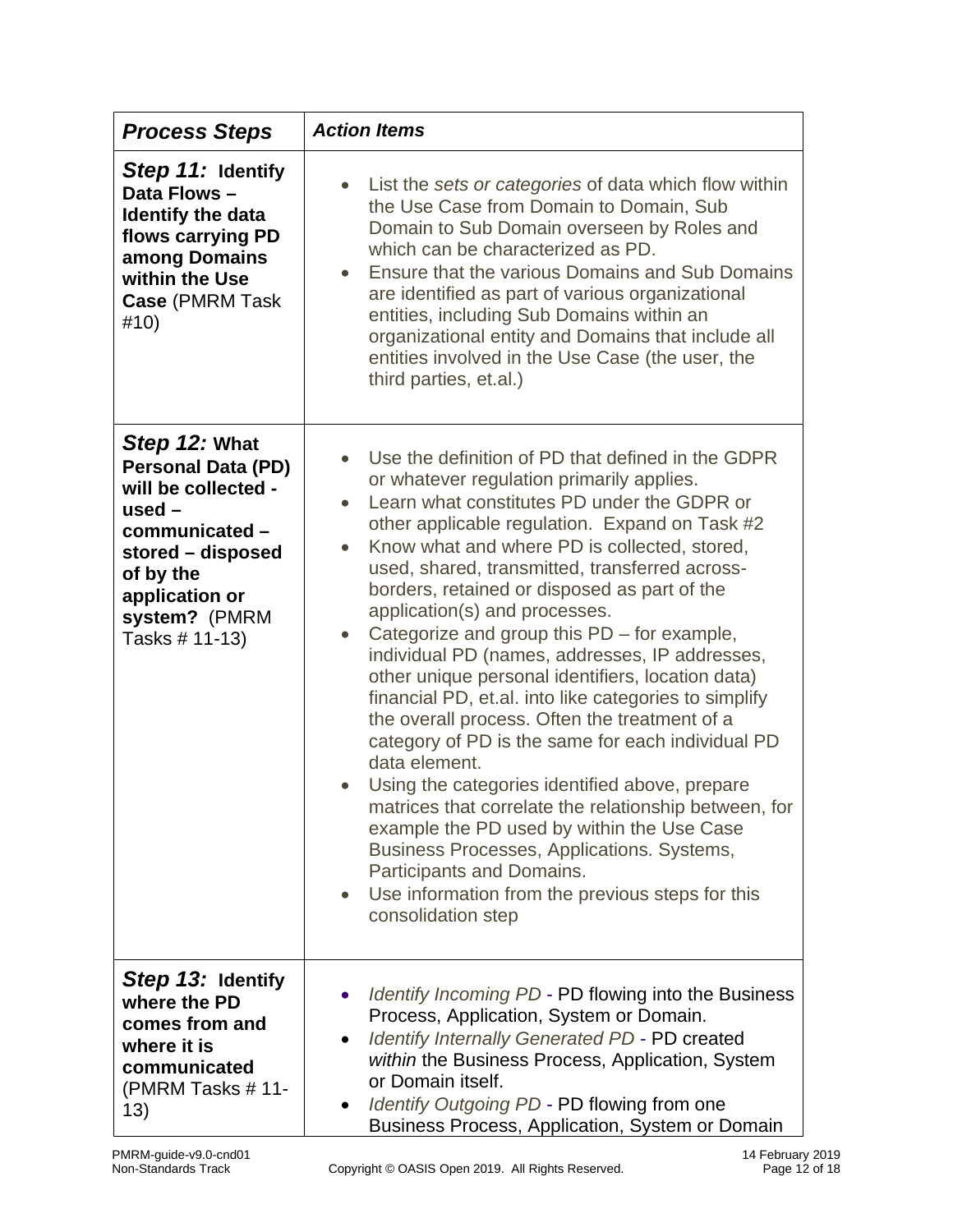| <b>Process Steps</b>                                                                                                                                                    | <b>Action Items</b>                                                                                                                                                                                                                                                                                                                                                                                                                                                                                               |
|-------------------------------------------------------------------------------------------------------------------------------------------------------------------------|-------------------------------------------------------------------------------------------------------------------------------------------------------------------------------------------------------------------------------------------------------------------------------------------------------------------------------------------------------------------------------------------------------------------------------------------------------------------------------------------------------------------|
|                                                                                                                                                                         | to another within the Use Case.<br>Update Step 12 with this information.                                                                                                                                                                                                                                                                                                                                                                                                                                          |
| Step 14: Specify<br>the Required Data<br><b>Protection</b><br><b>Controls</b><br><b>Associated with PD</b><br>(PMRM Tasks #14-<br>16)                                   | Identify an initial list of data protection controls<br>$\bullet$<br>associated with PD in the Use Case.<br>Segment three types of controls, as determined by<br>$\bullet$<br>the scope of your Use Case:<br>o Inherited controls: controls mandated by<br>external parties.<br>Internal controls: your organization's<br>$\circ$<br>controls.<br>Exported controls: controls that you require<br>$\circ$<br>associated applications systems or domains<br>to implement.<br>Associate these controls with the PD. |
| Step 15: Identify<br>the risks<br>associated with<br>these privacy<br>controls if they are<br>not implemented or<br>if there are control<br>failures (PMRM<br>Task #19) | Using a risk management process of your choice,<br>$\bullet$<br>assess the risk of implementing or not the identified<br>privacy controls.<br>Select the privacy controls to be further defined<br>$\bullet$<br>and potentially implemented.<br>Consider the their implementation based upon the<br>$\bullet$<br>results of the follow-on design initiatives.                                                                                                                                                     |
| Step 16: Identify<br>the Services and<br><b>Functions</b><br>necessary to<br>support the<br><b>Privacy Controls</b><br>(PMRM Task #17)                                  | Prioritize the Privacy Controls that are core to the<br>Use Case and/or might have been identified as a<br>high level risk<br>Define each Privacy Control by using the services<br>$\bullet$<br>as a checklist to ensure the control is fully defined.<br>For example the Enforcement service<br>$\circ$<br>addresses the need for demonstrating<br>accountability which is a requirement of the<br><b>GDPR</b><br>Update the risks associated with these privacy<br>controls (Task #19)                          |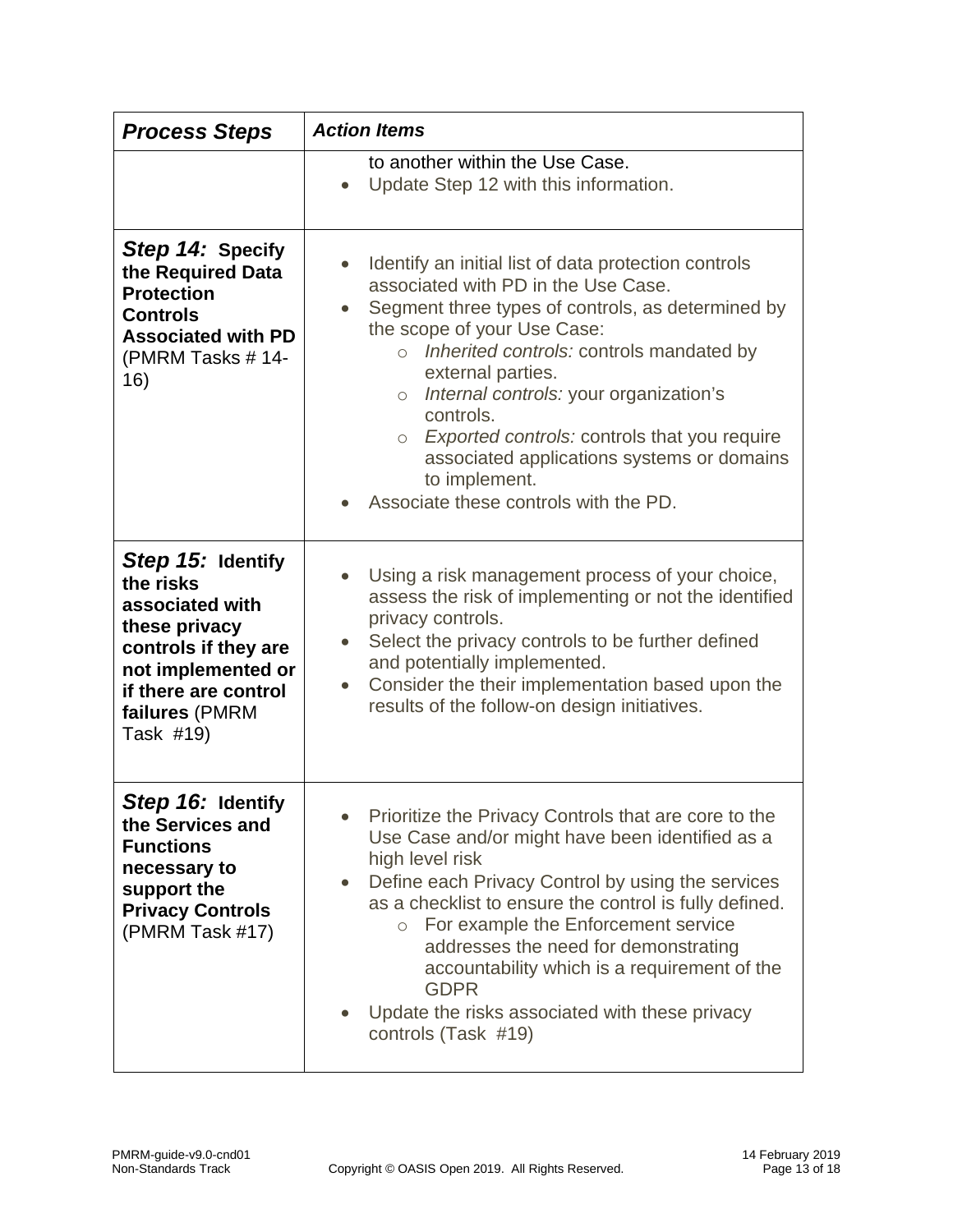| <b>Process Steps</b>                                                                                                                                                                                                     | <b>Action Items</b>                                                                                                                                                                                                                                                                                                                                                                                                                                                                                                                                                                                                                                                     |
|--------------------------------------------------------------------------------------------------------------------------------------------------------------------------------------------------------------------------|-------------------------------------------------------------------------------------------------------------------------------------------------------------------------------------------------------------------------------------------------------------------------------------------------------------------------------------------------------------------------------------------------------------------------------------------------------------------------------------------------------------------------------------------------------------------------------------------------------------------------------------------------------------------------|
| Step 17: Identify<br>the Technical and<br><b>Procedural</b><br><b>Mechanisms to</b><br>support the<br>services and<br>functions defined<br>for the Data<br><b>Protection</b><br><b>Controls (PMRM</b><br><b>Task 18)</b> | Identify which business processes, applications,<br>$\bullet$<br>systems or processes will need to implement the<br>Privacy Controls.<br>Identify existing implemented Privacy Controls and<br>$\bullet$<br>reuse as much of the implementation design as<br>possible.<br>Consider grouping the Privacy Control<br>$\bullet$<br>requirements into implementable units.<br>For example, the services and functions<br>$\circ$<br>associated with demonstrating accountability<br>might be packaged into one mechanism that<br>might be shared (or is already developed)<br>with other Use Cases<br>Update the risks associated with these privacy<br>controls (Task #19) |
| Step 18: Perform<br>a Risk and/or<br><b>Compliance</b><br><b>Assessment</b><br>(PMRM Task #19)                                                                                                                           | Review all identified risks.<br>$\bullet$<br>Prioritize risks. Do so through out the Use Case<br>$\bullet$<br>project to ensure that the organization is<br>maximizing its resources.<br>Ensure that GDPR and/or other legal and<br>$\bullet$<br>regulatory requirements identified in Step #3 have<br>been addressed.<br>Catalogue the Controls and associated<br>$\bullet$<br>Mechanisms that are available to manage the<br>identified Risks.<br>Make recommendations for implementation.                                                                                                                                                                            |
| Step 19: Iterate<br>the Analysis and<br>Refine (PMRM<br><b>Tasks #20)</b>                                                                                                                                                | Identify further iterations of the PMA as is<br>necessary.<br>Include all elements of the Quick Start Guide that<br>$\bullet$<br>your team is capable of.<br>o There may elements that might need to be<br>reviewed.<br>Determine if you need to conduct a more thorough<br>iteration of the full or portion of the Use Case.                                                                                                                                                                                                                                                                                                                                           |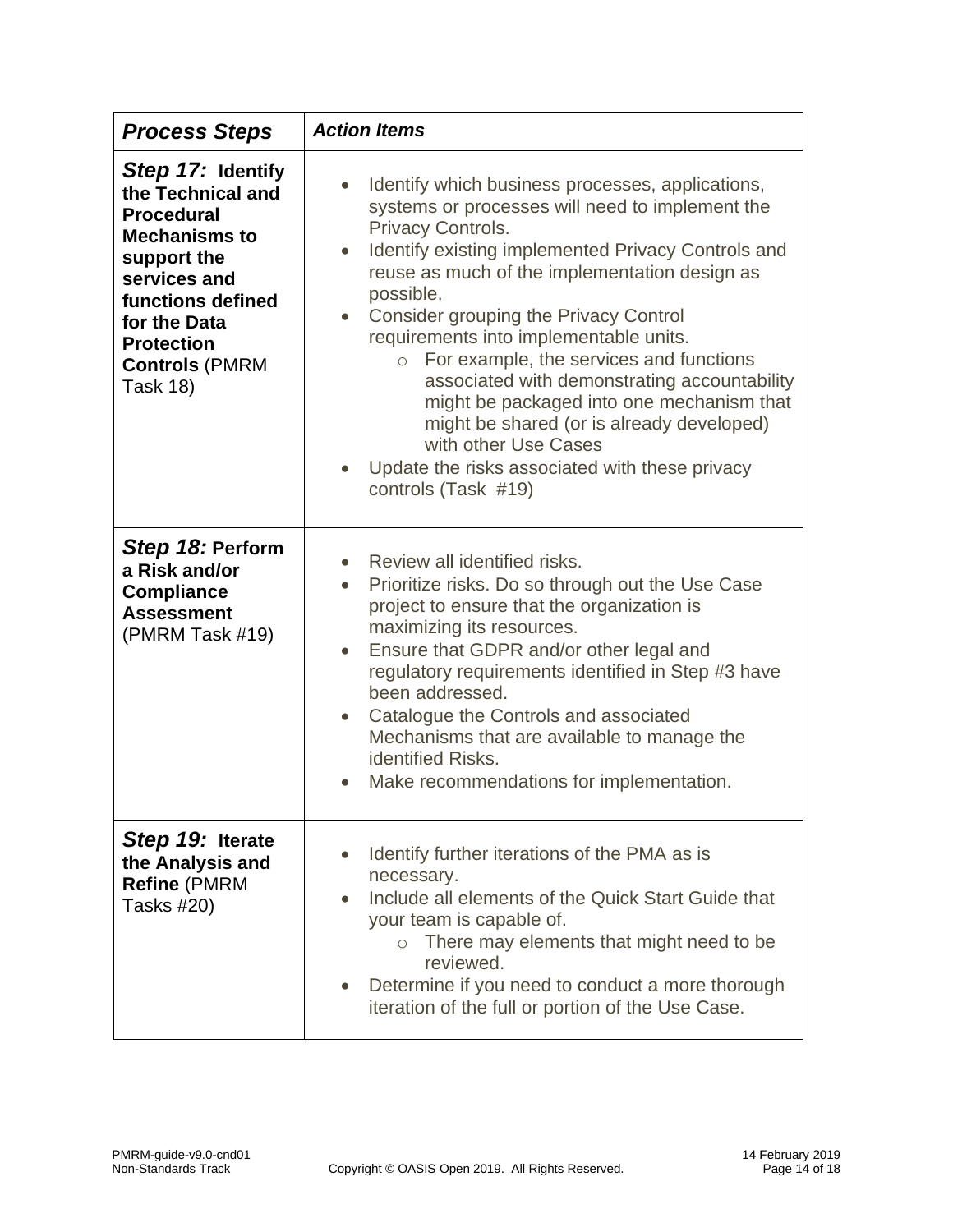# <span id="page-14-0"></span>Appendix A. PMRM GLOSSARY

#### **Access Service**

Enables Data Subjects, as required and/or allowed by permission, policy, or regulation, to review their PI that is held within a Domain and propose changes, corrections or deletion for their PI

#### **Accountability**

Privacy principle intended to ensure that controllers and processors are more generally in control and in the position to **ensure and demonstrate** compliance with privacy principles in practice. This may require the inclusion of business processes and/or technical controls in order to ensure compliance and provide evidence (such as audit reports) to demonstrate compliance to the various Domain Owners, Stakeholders, regulators and data subjects.

#### **Agreement Service**

Defines and documents permissions and rules for the handling of PI based on applicable policies, individual preferences, and other relevant factors Provide relevant Actors with a mechanism to negotiate or establish new permissions and rules. Expresses the Agreements for use by other Services.

#### **Actor**

A human or a system-level, digital 'proxy' for either a (human) Participant (or their delegate) interacting with a system or a (non-human) in-system process or other agent.

#### **Audit Controls**

Processes designed to provide reasonable assurance regarding the effectiveness and efficiency of operations and compliance with applicable policies, laws, and regulations.

#### **Business Process**

A business process is a collection of related, structured activities or [tasks](https://en.wikipedia.org/wiki/Task_(project_management)) that produce a specific service or product (serve a particular goal) for a particular customer or customers within a Use Case. It may often be visualized as a [flowchart](https://en.wikipedia.org/wiki/Flowchart) of a sequence of activities with interleaving decision points or as a process matrix of a sequence of activities with relevance rules based on data in the process.

#### **Certification Service**

Ensures that the credentials of any Actor, Domain, System, or system component are compatible with their assigned roles in processing PI and verify their capability to support required Privacy Controls in compliance with defined policies and assigned roles.

#### **Control**

A process designed to provide reasonable assurance regarding the achievement of stated policies, requirements or objectives.

#### **Data Subject**

An identified or identifiable person to who the personal data relate.

#### **Domain**

A physical or logical area within the business environment or the Use Case that is subject to the control of a Domain Owner(s).

#### **Domain Owner**

A Participant having responsibility for ensuring that Privacy Controls are implemented and managed in business processes and technical systems in accordance with policy and requirements.

#### **Enforcement Service**

Initiates monitoring capabilities to ensure the effective operation of all Services. Initiates response actions, policy execution, and recourse when audit controls and monitoring indicate operational faults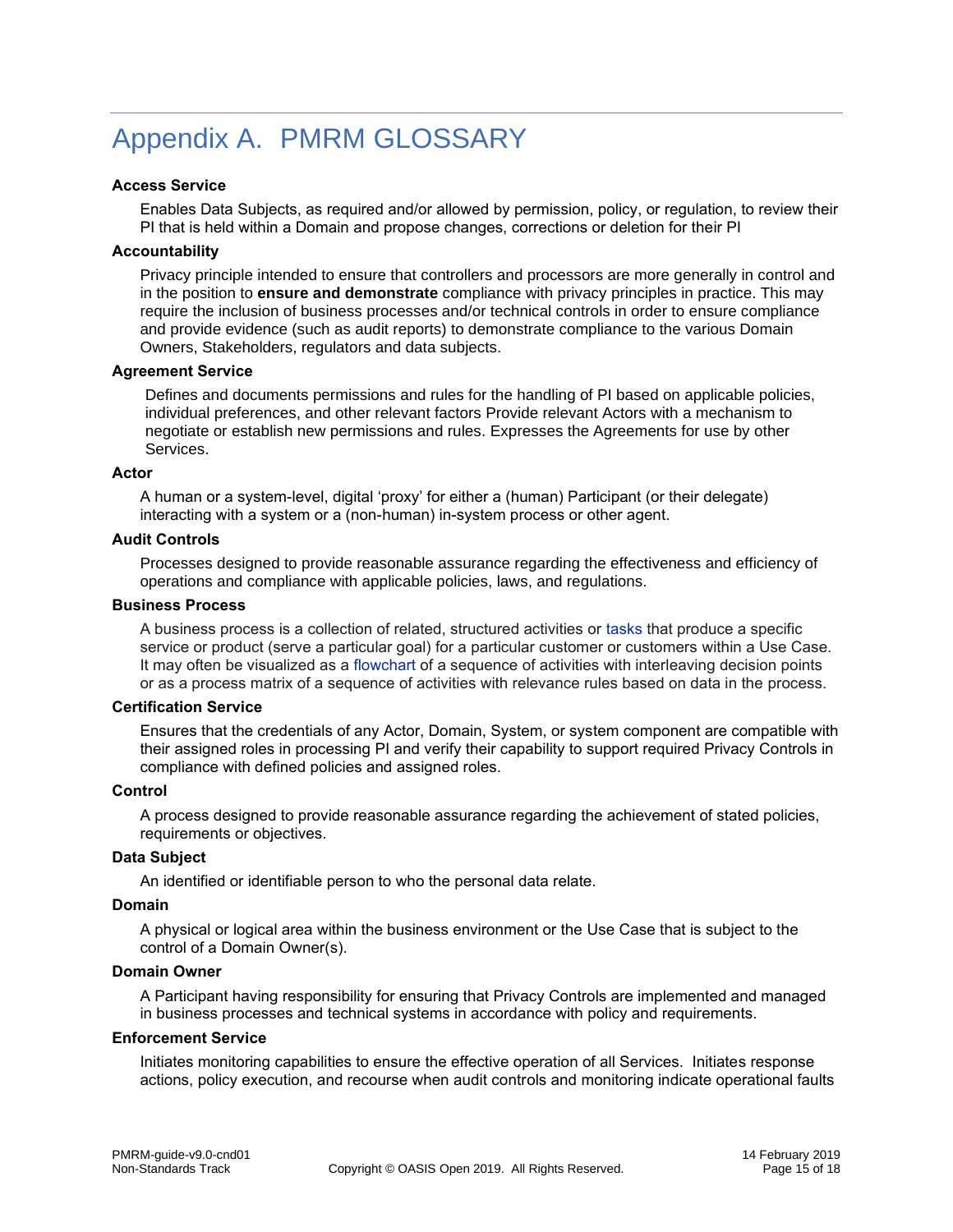and failures. Records and reports evidence of compliance to Stakeholders and/or regulators. Provides evidence necessary for Accountability.

#### **Exported Privacy Controls**

Privacy Controls which must be exported to other Domains or to Systems or Processes within Domains

#### **Function**

Activities or processes within each Service intended to satisfy the Privacy Control

#### **Incoming PI**

PI flowing into a Domain, or a System or Business Process within a Domain.

#### **Inherited Privacy Controls**

Privacy Controls which are inherited from Domains, or Systems or Business Processes.

#### **Interaction Service**

Provides generalized interfaces necessary for presentation, communication, and interaction of PI and relevant information associated with PI, encompassing functionality such as user interfaces, systemto-system information exchanges, and agents.

#### **Internally-Generated PI**

PI created within the Domain, Business Process or System itself.

#### **Internal Privacy Controls**

Privacy Controls which are created within the Domain, Business Process or System itself.

#### **Mechanism**

The packaging and implementation of Services and Functions into manual or automated solutions called Mechanisms.

#### **Monitor**

To observe the operation of processes and to indicate when exception conditions occur.

#### **Operational Privacy Principles**

A non-normative composite set of Privacy Principle definitions derived from a review of a number of relevant international legislative and regulatory instruments. They are intended to illustrate the operational and technical implications of the principles.

#### **Outgoing PI**

PI flowing out of one system or business process to another system or business process within a Doman or to another Domain.

#### **Participant**

A Stakeholder creating, managing, interacting with, or otherwise subject to, PI managed by a System or business process within a Domain or Domains.

#### **PI**

Personal Information – any data that describes some attribute of, or that is uniquely associated with, a natural person.

*Note: The PMRM uses this term throughout the document as a proxy for other terminology, such a PII, personal data, non-public personal financial information, protected health information, sensitive personal information*

#### **PII**

Personally-Identifiable Information – any (set of) data that can be used to uniquely identify a natural person.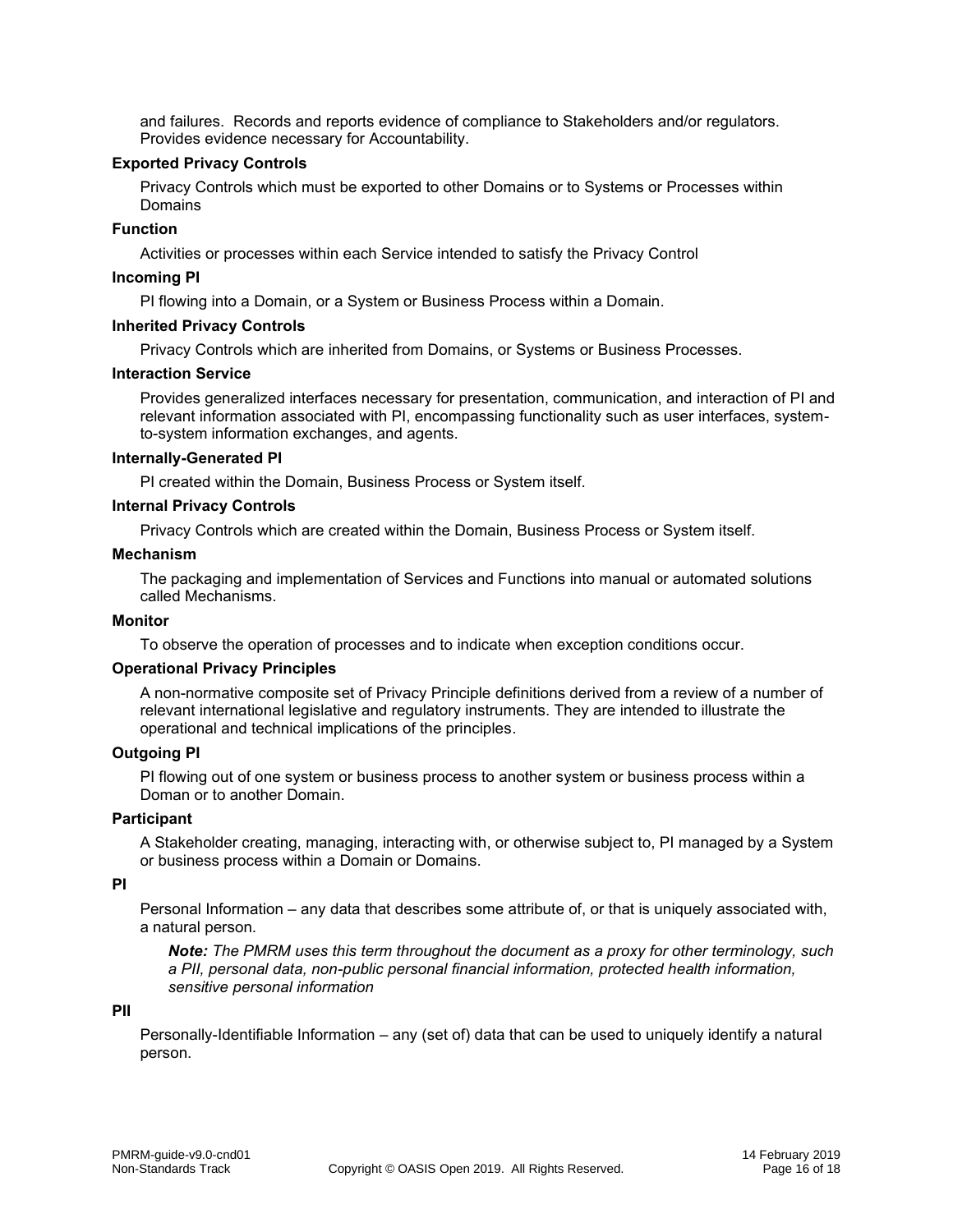#### **Policy**

Laws, regulations, contractual terms and conditions, or operational rules or guidance associated with the collection, use, transmission, storage or destruction of personal information or personally identifiable information

#### **Privacy Architecture (PA)**

An integrated set of policies, Controls, Services and Functions implemented in Mechanisms appropriate not only for a given Use Case resulting from use of the PMRM but applicable more broadly for future Use Cases

#### **Privacy by Design (PbD)**

Privacy by Design is an approach to [systems engineering](https://en.wikipedia.org/wiki/Systems_engineering) which takes [privacy](https://en.wikipedia.org/wiki/Privacy) into account throughout the whole engineering process. The concept is an example of [value sensitive design,](https://en.wikipedia.org/wiki/Value_sensitive_design) i.e., to take human values into account in a well-defined matter throughout the whole process and may have been derived from this. The concept originates in a joint report on "[Privacy-enhancing](https://en.wikipedia.org/wiki/Privacy-enhancing_technologies)  [technologies](https://en.wikipedia.org/wiki/Privacy-enhancing_technologies)" by a joint team of the Information and Privacy Commissioner of Ontario, Canada, the Dutch Data Protection Authority and the [Netherlands Organisation for Applied Scientific Research](https://en.wikipedia.org/wiki/Netherlands_Organisation_for_Applied_Scientific_Research) in 1995. (Wikipedia)

#### **Privacy Control**

An administrative, technical or physical safeguard employed within an organization or Domain in order to protect and manage PI.

#### **Privacy Impact Assessment (PIA)**

A Privacy Impact Assessment is a tool for identifying and assessing privacy risks throughout the development life cycle of a program or System.

#### **Privacy Management**

The collection of policies, processes and methods used to protect and manage PI.

#### **Privacy Management Analysis (PMA)**

Documentation resulting from use of the PMRM and that serves multiple Stakeholders, including privacy officers, engineers and managers, general compliance managers, and system developers

#### **Privacy Management Reference Model and Methodology (PMRM)**

A model and methodology for understanding and analyzing privacy policies and their management requirements in defined Use Cases; and for selecting the Services and Functions and packaging them into Mechanisms which must be implemented to support Privacy Controls.

#### **Privacy Policy**

Laws, regulations, contractual terms and conditions, or operational rules or guidance associated with the collection, use, transmission, trans-boarder flows, storage, retention or destruction of Personal Information or personally identifiable information.

#### **Privacy Principles**

Foundational terms which represent expectations, or high level requirements, for protecting personal information and privacy, and which are organized and defined in multiple laws and regulations, and in publications by audit and advocacy organizations, and in the work of standards organizations**.**

#### **Service**

A defined collection of related Functions that operate for a specified purpose. For the PMRM, the eight Services and their Functions, when selected, satisfy Privacy Controls.

#### **Requirement**

A requirement is some quality or performance demanded of an entity in accordance with certain fixed regulations, policies, controls or specified Services, Functions, Mechanisms or Architecture.